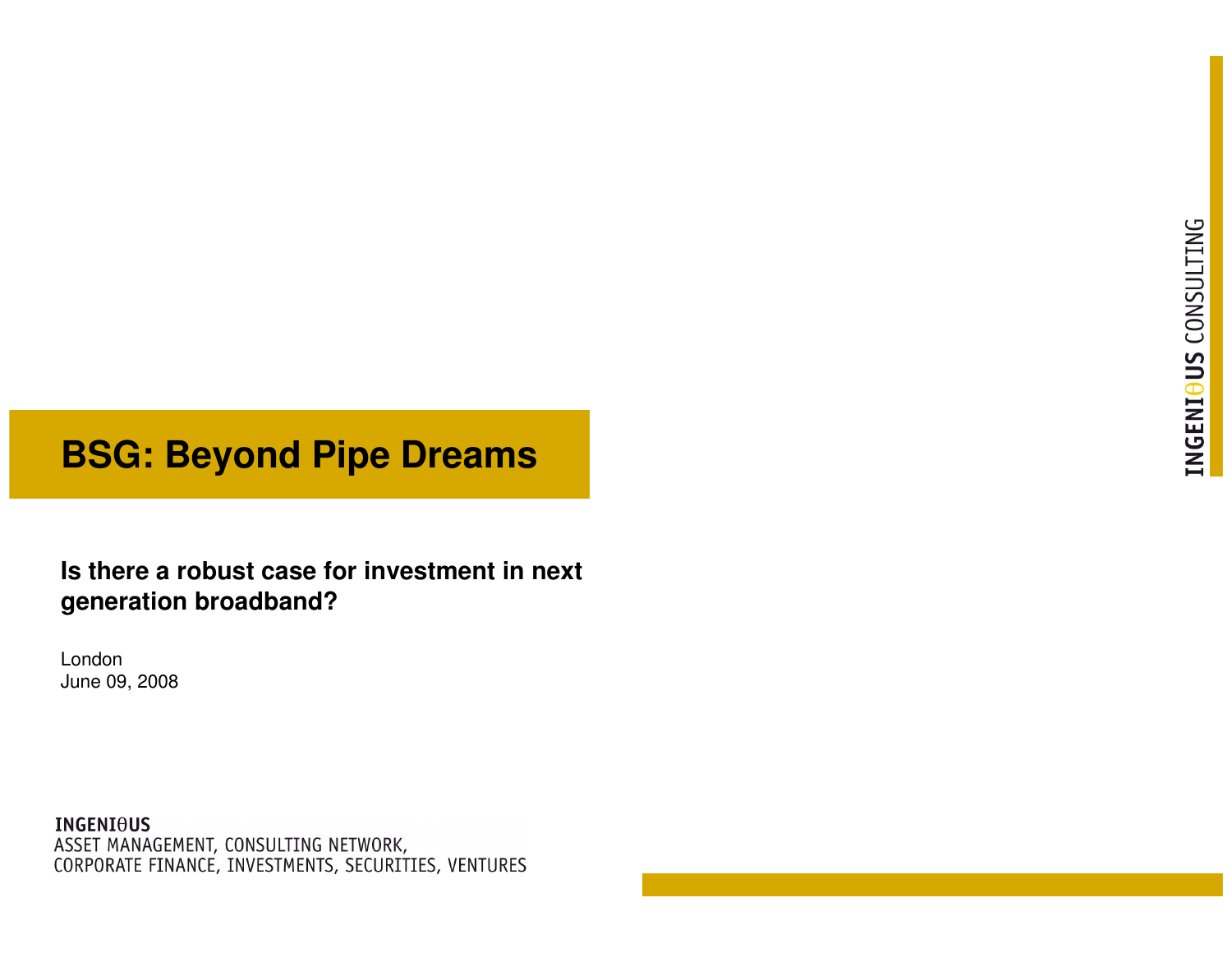# Is there a robust case for investment innext generation broadband?business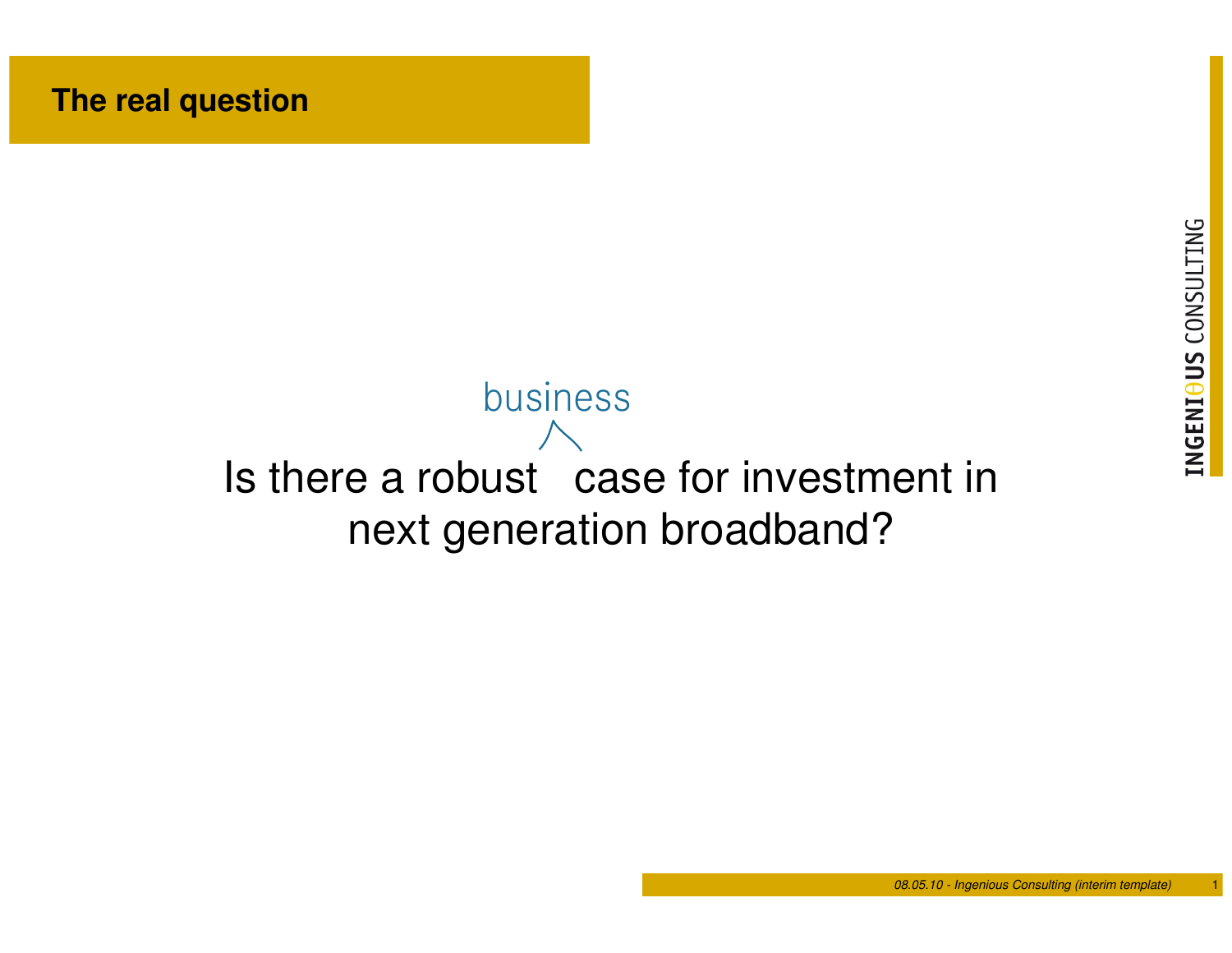#### 08.05.10 - Ingenious Consulting (interim template) $\mathcal{Q}$  (

**Applications**

?

INGENIOUS CONSULTING

# **How does the business case stack up currently?**

The anticipated revenue uplift in a NGB world is uncertain while the costs associated with NGB build are in the £5 - £16 billon range

**L**

**M**

**H**

**Revenue**

Indicative

**Incremental Revenue**

#### **Cost (1)**



### **Cost Considerations**

 • Above estimates do not include core network enhancement costs nor do they include copper salvage value, Opex savings, or learning efficiencies

• Even considering these additional factors, the investment requirement remains significant

#### **Revenue Generation**

X

• Limited applications that currently require NGB

X

• Inherent uncertainty in timing of any future demand

**Voice Internet Access Video New**

?

#### **Revenue Capture**

 • Players positioned to capture potential value are not those investing in NGB (i.e. Google/You Tube, Content Owners, ISPs)

Note: (1) Costs are based largely on US data and indicative only, they also assume 80% network coverage and 100% "take-up"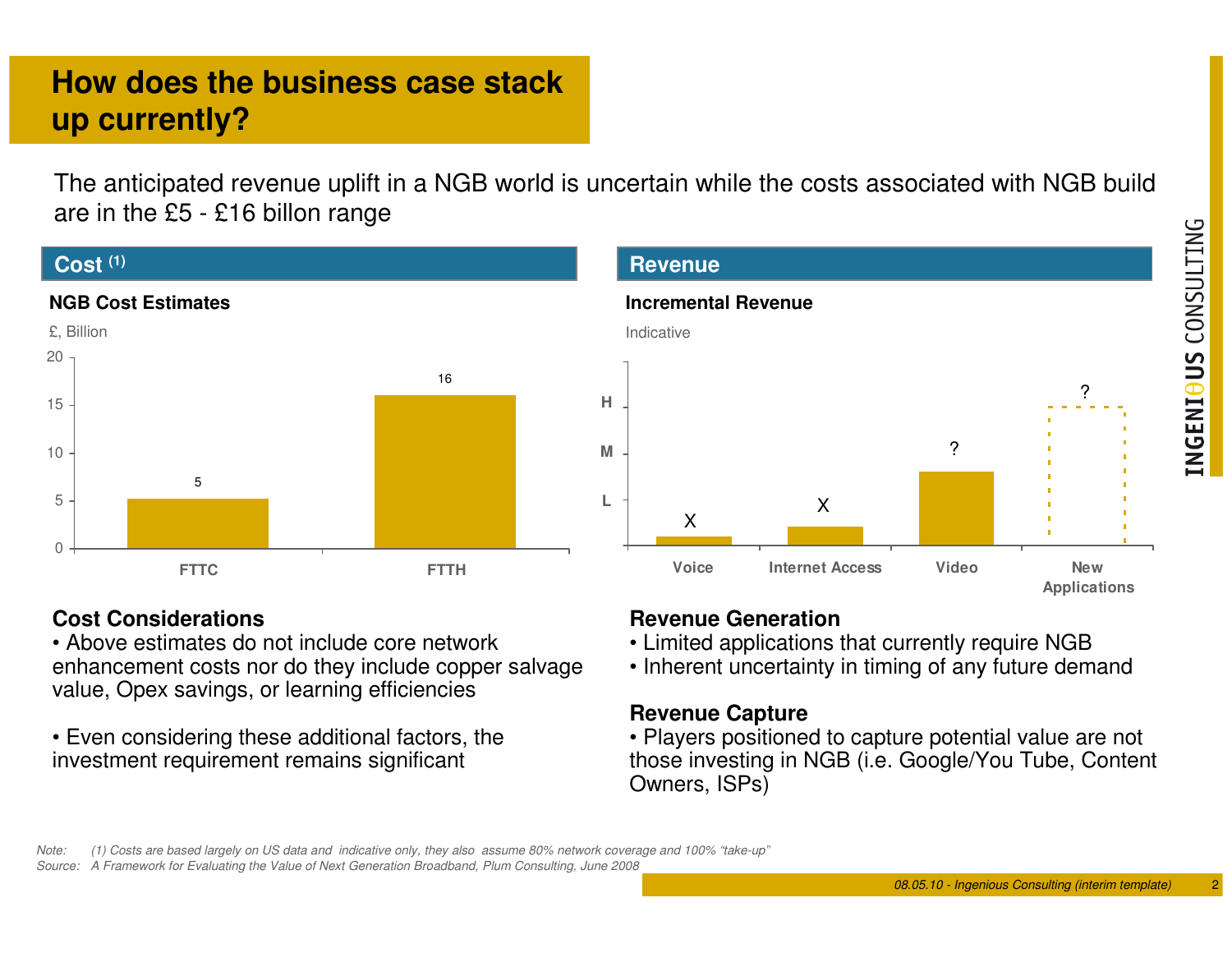3

# **What needs to change?**

Of the factors that could improve the business case for NGB, a combination of business model innovation and coordinated investment seems compelling

| <b>Factor</b>                    | <b>Revenue</b><br><b>Impact</b> | <b>Cost</b><br>Impact | <b>Change Agent</b>                 |
|----------------------------------|---------------------------------|-----------------------|-------------------------------------|
| <b>New consumer applications</b> |                                 |                       | International Learning / Innovation |
| <b>Business model innovation</b> |                                 |                       | <b>Market Evolution</b>             |
| <b>Coordinated investment</b>    |                                 |                       | <b>Market Evolution</b>             |
| <b>Regulatory regime</b>         |                                 |                       | Ofcom                               |
| Direct public sector investment  |                                 |                       | Government                          |

Low MediumHigh

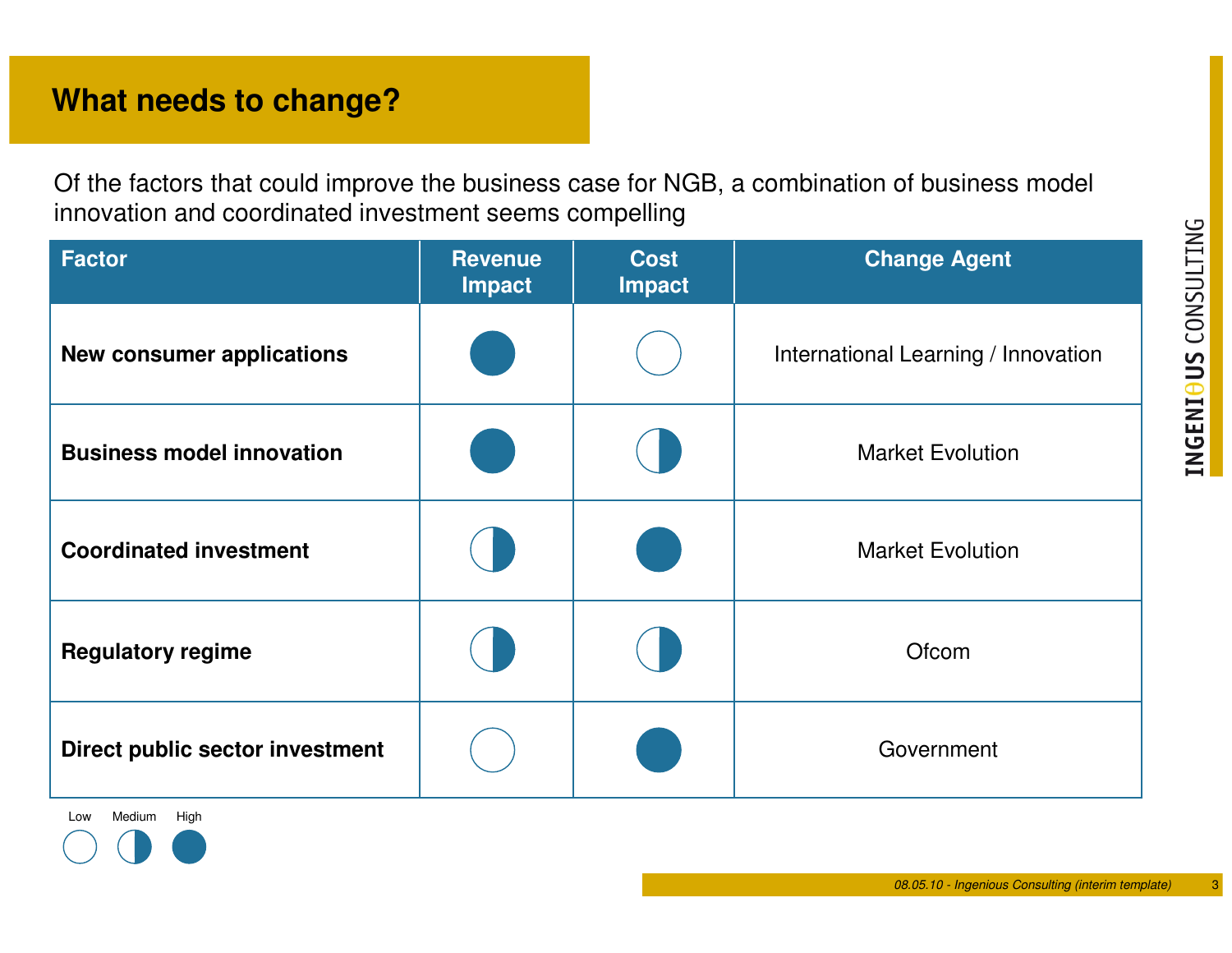## **How might we consider approaching NGB investment in a UK context?**

Identifying areas of mutual self interest in the value chain provides players an opportunity to share efficiency gains across the industry